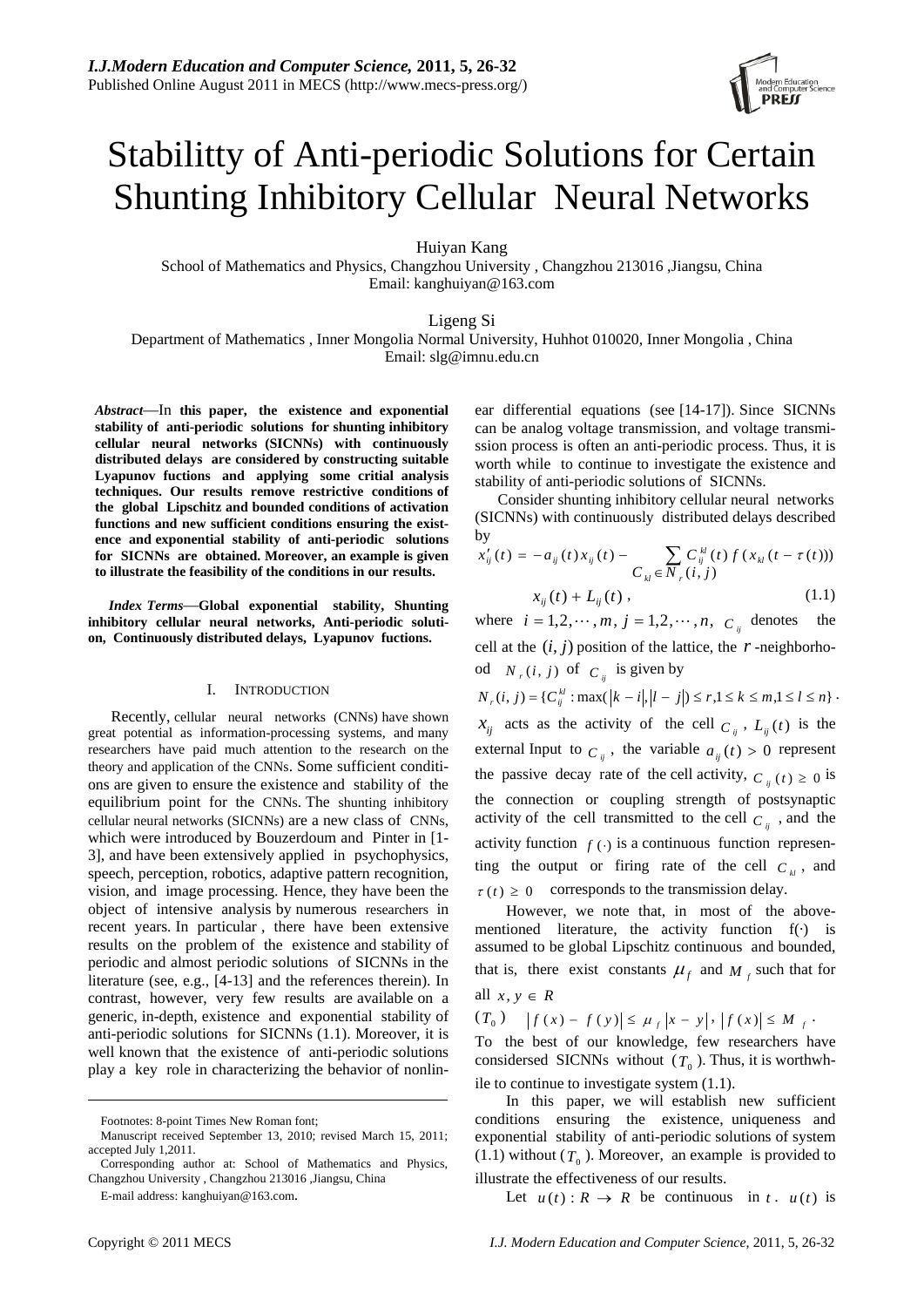said to be *T* -anti-periodic on *R* if

 $u(t+T) = -u(t)$  for all  $t \in R$ .

Throughout this paper, for  $i = 1, 2, \dots, m$ ,  $i = 1$ , 2,  $\cdots$ , *n*, it will be assumed that  $a_{ij}$ ,  $C_{ij}$ :  $R \rightarrow [0, +\infty)$ ,  $L_{ii}: R \to R$  are continuous functions and  $\tau(t)$ :  $R \rightarrow [0, \tau]$ , and

$$
a_{ij}(t+T) = a_{ij}(t), C_{ij}(t+T) = C_{ij}(t)
$$
  
\n
$$
f(-u) = f(u), \qquad \tau(t+T) = \tau(t),
$$
  
\n
$$
L_{ij}(t+T) = -L_{ij}(t), \forall t, u \in R.
$$
 (1.2)  
\nSet

$$
\{x_{ij}(t)\} = (x_{11}(t), \cdots, x_{1n}(t), \cdots, x_{m1}(t), \cdots, x_{mn}(t))^T \in R^{m \times n}.
$$
  
For  $\forall$   $\mu(t)$ ,  $\mu(t)$ ,  $(\mu(t)) = R^{m \times n}$ , we define the norm

For  $\forall x(t) = \{x_{ii}(t)\}\in \mathbb{R}^{m \times n}$ , we define the norm  $\|x(t)\| = \max_{(i,j)} \{|x_{ij}(t)|\}.$ 

The initial conditions associated with system (1.1) are of the form

$$
x_{ij}(s) = \varphi_{ij}(s) \, , \, s \in [-\tau, 0] \, , \tag{1.3}
$$

where  $ij = 11,12, \cdots, mn$  and  $\varphi_{ij}(\cdot)$  denotes real-valued continuous function defined on  $[-\tau, 0]$ .

We also assume that the following conditions hold.

 $(T_1)$  There exist continuous functions  $\mu : R^+ \to R^+$ such that for each *D*

 $|f(u) - f(v)| \le \mu(D)|u - v|, |u|, |v| \le D$  (1.4)  $(T_2)$  There exist constants  $\lambda > 0, D_1 \ge D_0 > 0$ , and

 $ij = 11,12,\cdots, mn$ , such that

$$
\underline{a}_{ij}D_0 - \sum_{C_{kl} \in \mathcal{N}_r(i,j)} \overline{C}_{ij}^{kl} |f(0)| + \mu(D_0)D_0]D_0 - L_{ij}^+ > 0,
$$
  

$$
(\lambda - \underline{a}_{ij}) + \sum_{C_{kl} \in \mathcal{N}_r(i,j)} \overline{C}_{ij}^{kl} [\mu(D_1)D_1 e^{\lambda \tau} + |f(0)| + \mu(D_0)D_0] < 0,
$$

 $(1.5)$ 

where

$$
\underline{a}_{ij} = \inf_{t \in R} a_{ij}(t), \qquad \overline{C}_{ij}^{kl} = \sup_{t \in R} C_{ij}^{kl}(t) ,
$$
  

$$
L_{ij}^{+} > \sup_{t \in R} L_{ij}(t) .
$$

**Definition 1.** Let  $x^*(t) = \{x^*_{ij}(t)\}$  be an anti-periodic solution of system  $(1.1)$  with initial value  $\varphi^*(t) = {\varphi_{ij}^*(t)}$ . If there exist constants  $\lambda > 0$  and *M* > 1 such that for every solution  $x(t) = \{x_{ii}(t)\}\$  of system (1.1) with initial value  $\varphi(t) = {\varphi_{ii}(t)}$ .  $\left| x_{ij}(t) - x_{ij}^*(t) \right| \leq M \left\| \varphi - \varphi^* \right\|_1 e^{-\lambda t}, \forall t > 0, ij = 11,12,\cdots, mn.$ where  $\|\varphi - \varphi^*\|$  = sup {max  $|\varphi_{ii}(s) - \varphi_{ii}^*(s)|$ }  $\left\|\varphi - \varphi^*\right\|_1 = \sup_{-\tau \leq s \leq 0} \{ \max_{(i,j)} \left| \varphi_{ij}(s) - \varphi^*_{ij}(s) \right| \}$ . Then

 $x^*(t)$  is said to be globally exponentially stable.

The remaining parts of this Letter are organized as follows. In Section 2, sufficient conditions are derived for the boundedness of solution of (1.1). In Section 3, we present new sufficient conditions for the existence ,

uniqueness and exponential stability of anti-periodic solution of  $(1.1)$ . In Section 4, an illustrative example is given to show the effectiveness of the proposed theory and method . In Section 5, we give several remarks.

### Ⅱ. Preliminary results

**Lemma 2.1.** Let  $(T_1)$  and  $(T_2)$  hold. Suppose that  $x^*(t) = \{x^*_{ij}(t)\}\$ is a solution of system (1.1) with initial **Conditions** 

$$
x_{ij}^*(s) = \varphi_{ij}^*(s) , |\varphi_{ij}^*(s)| < D_0 , s \in [-\tau, 0] . (2.1)
$$
  
Then

$$
|x_{ij}^*(t)| < D_0
$$
,  $t \ge 0$ ,  $ij = 11,12,\cdots, mn$ . (2.2)

**Proof.** Assume, by way of contradiction, that  $(2.2)$  does not hold. Then, there exist  $ij \in \{11, 12, \dots, mn\}$  and  $\delta$  > 0 such that

$$
\left| x_{ij}^* (\delta) \right| = D_0, \text{ and } \left| x_{ij}^* (t) \right| < D_0, \ \forall t \in [-\tau, \delta], (2.3)
$$

where  $ij \in \{11, 12, \dots, mn\}$ . Calculating the upper right derivative of  $|x_{ij}^*(\delta)|$ , together with (T<sub>1</sub>), (T<sub>2</sub>) and (2.3), we can obtain

$$
0 \leq D^+(\vert x_{ij}^*(\delta) \vert) = \text{sgn}(\ x_{ij}^*(\delta)) D^+(\ x_{ij}^*(\delta))
$$
  
\n
$$
= -a_{ij}(\delta) \text{sgn}(x_{ij}^*(\delta)) x_{ij}^*(\delta) - \text{sgn}(x_{ij}^*) \Big[ \sum_{C_{kl} \in N_r(i,j)} C_{ij}^{kl}(\delta)
$$
  
\n
$$
f(x_{ij}^*(\delta - \tau(\delta))) x_{ij}^*(\delta) - L_{ij}(\delta) \Big]
$$
  
\n
$$
\leq -a_{ij}(\delta) \Big| x_{ij}^*(\delta) \Big| + \Big| \sum_{C_{kl} \in N_r(i,j)} C_{ij}^{kl}(\delta) f(x_{ij}^*(\delta - \tau(\delta))) x_{ij}^*(\delta) \Big|
$$
  
\n
$$
\leq -a_{ij}(\delta) \Big| x_{ij}^*(\delta) \Big| + \sum_{C_{kl} \in N_r(i,j)} C_{ij}^{kl}(\delta) \Big| f(x_{ij}^*(\delta - \tau(\delta))) \Big| x_{ij}^*(\delta) \Big|
$$
  
\n
$$
+ \Big| L_{ij}(\delta) \Big|
$$
  
\n
$$
\leq -a_{ij}D_0 + \sum_{C_{kl} \in N_r(i,j)} \overline{C}_{ij}^{kl} \Big| f(0) \Big| + \mu(D_0) \Big| x_{ij}^*(\delta - \tau(\delta)) \Big| D_0 + L_{ij}^*
$$

$$
\leq -\underline{a}_{ij}D_0 + \sum_{C_{kl} \in N_r(i,j)} \overline{C}_{ij}^{kl} [f(0)] + \mu(D_0)D_0]D_0 + L_{ij}^* < 0
$$

This is a contradiction and hence (2.2) holds. This completes the proof.

**Remark 2.1.** In view of the boundedness of this solution, from the theory of functional differential equations in [18], it follows that  $x^*(t)$  can be defined on  $[-\tau, +\infty)$ . **Lemma 2.2.** Suppose that  $(T_1)$  and  $(T_2)$  are satisfied. Let  $x^*(t) = (x_{11}^*(t), x_{12}^*(t), \cdots, x_{mn}^*(t))$ <sup>T</sup> be the solution of system (1.1) with initial value (2.1), and  $x(t) = (x_{11}(t))$ ,  $x_{12}(t)$ ,  $\cdots$ ,  $x_{mn}(t)$ <sup>T</sup> be the solution of system (1.1) with initial value  $\varphi(t) = (\varphi_{11}(t), \varphi_{12}(t), \cdots \varphi_{mn}(t))^T$  and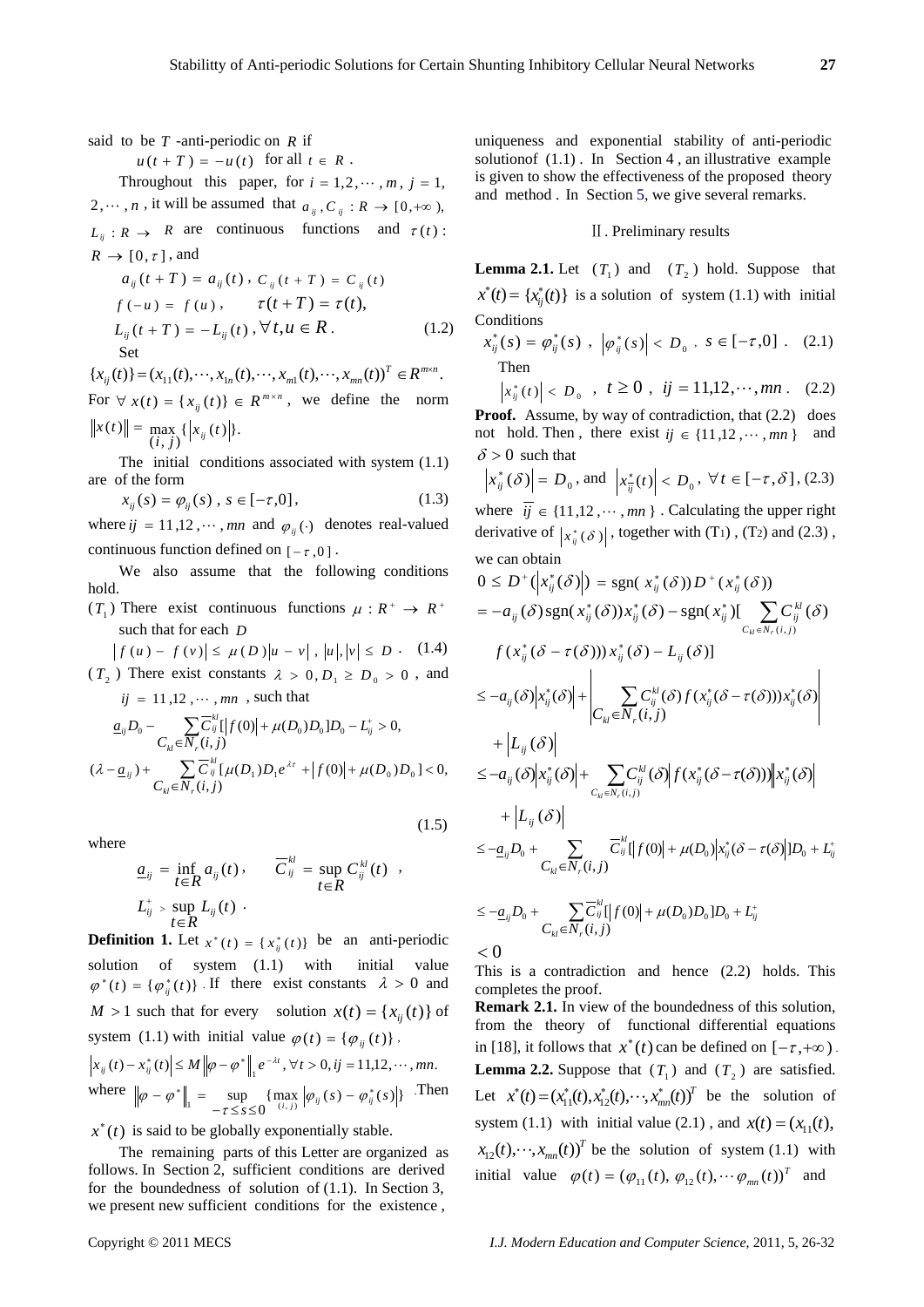$|\varphi_{ii}(s)| < D_i$  for  $s \in [-\tau, 0]$ . Then there exist constants  $\lambda > 0$  and  $M > 1$  such that

$$
\left| x_{ij}(t) - x_{ij}^*(t) \right| \le M \left\| \varphi - \varphi^* \right\|_1 e^{-\lambda t}, \forall t > 0, ij = 11,12,\cdots, mn.
$$
  
**Proof.** Set  $y(t) = \{ y_{ij}(t) \} = \{ x_{ij}(t) - x_{ij}^*(t) \}$  Then

$$
y'_{ij}(t) = -a_{ij}(t) y_{ij}(t) - \sum_{C_{kl} \in N_r(i,j)} C_{ij}^{kl}(t) [f(x_{kl}(t - \tau(t))) x_{ij}(t)
$$

$$
- f(x_{kl}^*(t - \tau(t)))x_{ij}^*(t)], \qquad (2.4)
$$

where  $ij \in \{11, 12, \dots, mn\}$ .

We consider the Lyapunov functional  $V_{ij}(t) = |y_{ij}(t)|e^{\lambda t}$ ,  $ij = 11,12, \cdots mn$  (2.5) Let  $M > 1$  denotes an arbitrary real number and set  $\{\max |\varphi_{ii}(s) - \varphi_{ii}^*(s)|\} > 0$  $\|\sigma_{ij} = \sup_{-\tau \leq s \leq 0} \{\max_{(i,j)} |\varphi_{ij}(s) - \varphi_{ij}^*(s)|\}$ τ  $\|\varphi - \varphi^*\| = \sup \{\max |\varphi_{ii}(s) - \varphi^*_{ii}(s)|\} > 0$ . It follows from (2.5) that

$$
V_{ij}(t) = |y_{ij}(t)|e^{\lambda t} < M ||\varphi - \varphi^*||_1, t \in [-\tau, 0],
$$
  
where  $ij \in \{11, 12, \dots, mn\}$ . We claim that  

$$
V_{ij}(t) = |y_{ij}(t)|e^{\lambda t} < M ||\varphi - \varphi^*||_1, t > 0, ij = 11, 12, \dots mn.
$$
  
(2.6)

Contrarily, there must exist  $ij \in \{11, 12, \dots, mn\}$  and  $t_{ii} > 0$  such that

$$
V_{ij}(t_{ij}) = M ||\varphi - \varphi^*||_1, \text{ and } V_{ij}(t) < M ||\varphi - \varphi^*||_1, t \in [-\tau, t_{ij}).
$$
\n(2.7)

where  $\overline{ij} \in \{11, 12, \dots, mn\}$ . It follows from (2.7) that  $V_{ij}(t_{ij}) - M \left\| \varphi - \varphi^* \right\|_1 = 0, \; V_{\overline{ij}}(t) - M \left\| \varphi - \varphi^* \right\|_1 < 0, t \in [-\tau, t_{ij})$ 

(2.8) Calculating the upper right derivative of  $V_{ii}(t_{ii})$ along the solution  $y(t_{ij}) = { y_{ij}(t_{ij}) }$  of system (2.4) with the initial value  $\varphi = \varphi - \varphi^*$  and with (2.2) and (2.8), we obtain

$$
0 \leq D^+(V_{ij}(t_{ij}) - M \|\varphi - \varphi^*\|_1) = D^+(V_{ij}(t_{ij}))
$$
  
\n
$$
= sgn(V_{ij}(t_{ij}))D^+(y_{ij}(t_{ij}))e^{\lambda t_{ij}} + \lambda |y_{ij}(t_{ij})|e^{\lambda t_{ij}}
$$
  
\n
$$
= sgn(y_{ij}(t_{ij}))(D^+(x_{ij}(t_{ij})) - D^+(x_{ij}^*(t_{ij})))e^{\lambda t_{ij}}
$$
  
\n
$$
+ \lambda |y_{ij}(t_{ij})|e^{\lambda t_{ij}}
$$
  
\n
$$
= -a_{ij}(t_{ij})sgn(y_{ij}(t_{ij}))[x_{ij}(t_{ij}) - x_{ij}^*(t_{ij})]e^{\lambda t_{ij}} - sgn(y_{ij}(t_{ij}))
$$
  
\n
$$
\{\sum_{k,l} C_{ij}^{kl}(t_{ij})[f(x_{kl}(t_{ij} - \tau(t_{ij})))x_{ij}(t_{ij}) - f(x_{ij}^*(t_{ij} - \tau(t_{ij})))x_{ij}^*(t_{ij})]\}
$$
  
\n
$$
e^{\lambda t_{ij}} + \lambda |y_{ij}(t_{ij})|e^{\lambda t_{ij}}
$$
  
\n
$$
\leq -a_{ij}(t_{ij})|y_{ij}(t_{ij})|e^{\lambda t_{ij}} + \sum_{k,l} C_{kj}^{kl}(t_{ij})
$$

$$
\begin{split}\n&|f(x_{kl}(t_{ij}-\tau(t_{ij})))(x_{ij}(t_{ij})-f(x_{kl}^*(t_{ij}-\tau(t_{ij})))x_{ij}^*(t_{ij})| \\
&e^{\lambda t_{ij}}+\lambda|y_{ij}(t_{ij})|e^{\lambda t_{ij}} \\
&\leq (\lambda-\underline{a}_{ij})|y_{ij}(t_{ij})|e^{\lambda t_{ij}} + \sum_{C_{kl}\in N_r} \overline{C}_{ij}^{\mu} e^{\lambda t_{ij}} \\
&[|f(x_{kl}(t_{ij}-\tau(t_{ij})))x_{ij}(t_{ij})-f(x_{kl}^*(t_{ij}-\tau(t_{ij})))x_{ij}(t_{ij})| \\
&+|f(x_{kl}^*(t_{ij}-\tau(t_{ij})))x_{ij}(t_{ij})-f(x_{kl}^*(t_{ij}-\tau(t_{ij})))x_{ij}^*(t_{ij})|] \\
&\leq (\lambda-\underline{a}_{ij})|y_{ij}(t_{ij})|e^{\lambda t_{ij}} + \sum_{C_{kl}\in N_r} \overline{C}_{ij}^{\mu} e^{\lambda t_{ij}} \\
&[ \mu(D_1)|x_{kl}(t_{ij}-\tau(t_{ij})) - x_{kl}^*(t_{ij}-\tau(t_{ij}))\big||x_{ij}(t_{ij})| \\
&+|f(x_{kl}^*(t_{ij}-\tau(t_{ij}))) - f(0)||x_{ij}(t_{ij}) - x_{ij}^*(t_{ij})|] \\
&\leq (\lambda-\underline{a}_{ij})|y_{ij}(t_{ij})|e^{\lambda t_{ij}} + \sum_{C_{kl}\in N_r} \overline{C}_{ij}^{\mu} [\mu(D_1)D_1] \\
&[ y_{kl}(t_{ij}-\tau(t_{ij}))|e^{\lambda (t_{ij}-\tau(t_{ij}))}e^{\lambda \tau(t_{ij})} \\
&+ (|f(0)| + \mu(D_0)D_0)|y_{ij}(t_{ij})|e^{\lambda t_{ij}}] \\
&\leq \{(\lambda-\underline{a}_{ij}) + \sum_{C_{kl}\in N_r}(i,j)\n\end{split}
$$

+ 
$$
\mu(D_0)D_0
$$
 ]  $M \|\varphi - \varphi^*\|_1$  . (2.9)

Thus,

$$
0 \le (\lambda - \underline{a}_{ij}) + \sum_{C_{kl} \in N_r(i,j)} \overline{C}_{ij}^{kl} [\mu(D_i) D_i e^{\lambda \tau} + |f(0)| + \mu(D_0) D_0],
$$

which contradicts  $(T_2)$  Hence, (2.6) holds. It follows that  $y_{ij}(t) \leq M \left\| \varphi - \varphi^* \right\|_1 e^{-\lambda t}, t > 0, ij = 11,12,\dots mn$  (2.10) This completes the proof . The proof of Lemma 2.2 is completed. **Remark 2.2.** If  $x^*(t) = (x_{11}^*(t), x_{12}^*(t), \dots, x_{mn}^*(t))^T$  is the

T-anti-periodic solution of system (1.1), it follows from Lemma 2.2 and Definition 1 that  $x^*(t)$  is globally exponentially stable.

# Ⅲ**. Main results**

The following is our main result.

**Theorem 3.1.** Suppose that  $(T_1)$  and  $(T_2)$  are satisfied. Then system (1.1) has exactly one T-anti-periodic solution  $x^*(t)$ . Moreover,  $x^*(t)$  is globally exponentially stable.

**Proof.** Let  $x(t) = (x_{11}(t), x_{12}(t), \dots, x_{mn}(t))^T$  be a solution of system (1.1) with initial conditions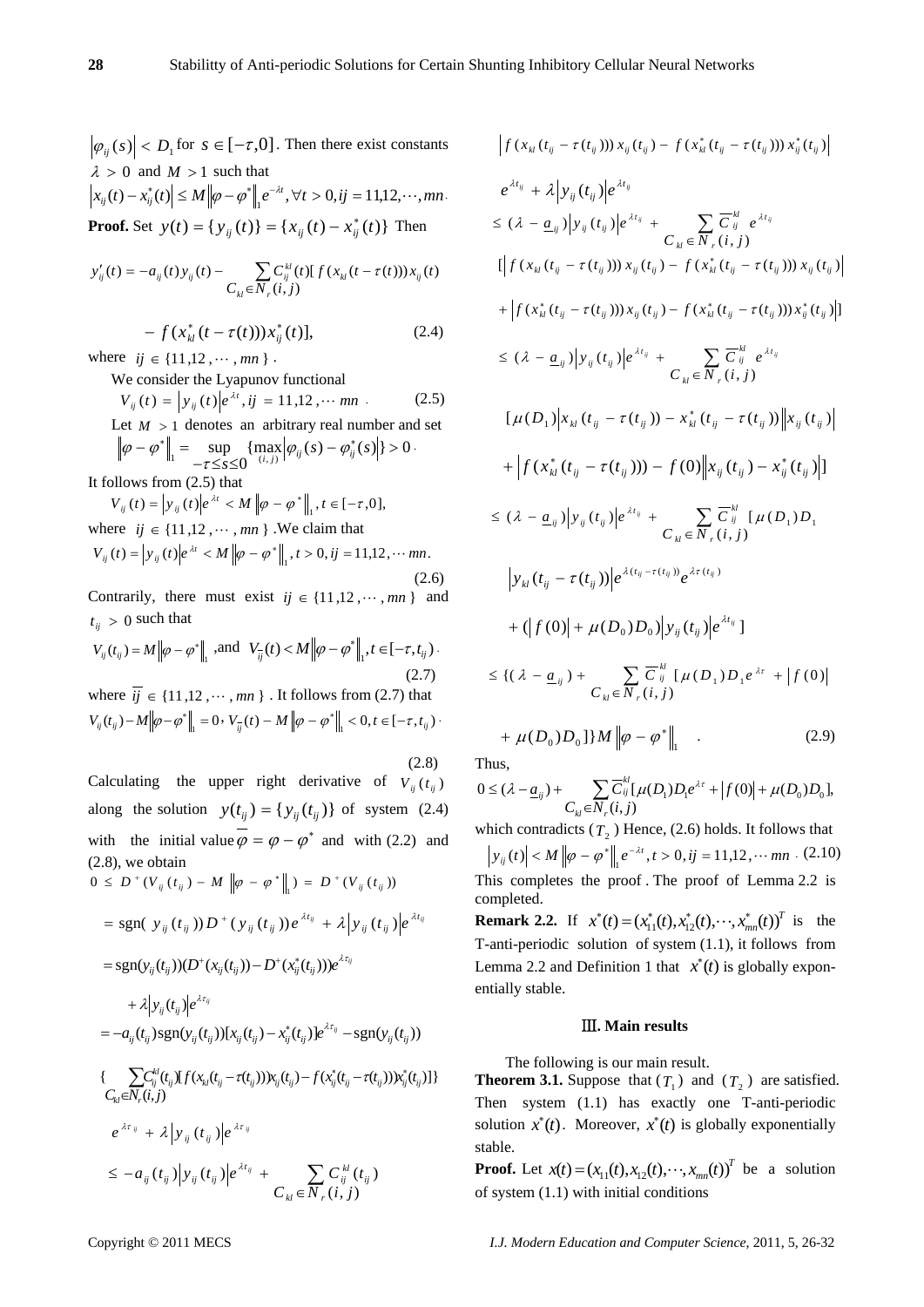$$
x_{ij}(s) = \varphi_{ij}(s), |\varphi_{ij}(s)| < D_0, s \in [-\tau, 0], ij = 11, 12, \cdots, mn.
$$
\n(3.1)

By Lemma 2.1, the solution  $x(t)$  is bounded and

$$
|x_{ij}(s)| < D_0, t \in [-\tau, +\infty), ij = 11, 12, \dots, mn
$$
. (3.2)  
From (1.1) and (1.2), we have

$$
((-1)^{k+1}x_{ij}(t+(k+1)T))' = (-1)^{k+1}x'_{ij}(t+(k+1)T)
$$

$$
= (-1)^{k+1} \{ -a_{ij} (t + (k+1)T) x_{ij} (t + (k+1)T) -
$$

$$
\sum_{k,l} C_{ij}^{kl} (t + (k+1)T) f (x_{kl} (t + (k+1)T - \tau (t + (k+1)T)))
$$

$$
C_{kl} \in N_r(i,j)
$$

$$
x_{ij}(t + (k+1)T) + L_{ij}(t + (k+1)T)
$$

$$
= (-1)^{k+1} \{ -a_{ij}(t)x_{ij}(t + (k+1)T) - \sum_{k} C_{ij}^{kl}(t) \}
$$
  

$$
f(x_{kl}(t + (k+1)T - \tau(t)))x_{ij}(t + (k+1)T) + (-1)^{k+1}L_{ij}(t) \}
$$
  

$$
= -a_{ij}(t)(-1)^{k+1}x_{ij}(t + (k+1)T) - \sum_{k} C_{ij}^{kl}(t)
$$
  

$$
f((-1)^{k+1}x_{kl}(t + (k+1)T - \tau(t)))(-1)^{k+1}x_{ij}(t + (k+1)T))
$$
  

$$
+ L_{ij}(t), \qquad (3.3)
$$

where  $ij \in \{11, 12, \dots, mn\}$ . Thus, for any natural number  $k$ ,  $(-1)^{k+1}x(t+(k+1)T)$  are the solutions of system (1.1). Then, by Lemma 2.2, there exists a constant  $M > 0$  such that

$$
\left| (-1)^{k+1} x_{ij} (t + (k+1)T)) - (-1)^k x_{ij} (t + kT) \right|
$$
  
=  $\left| x_{ij} (t + kt + T)) + x_{ij} (t + kT) \right|$   

$$
\leq Me^{-\lambda(t + kT)} \sup_{-\tau \leq s \leq 0} \{ \max_{(i,j)} \left| x_{ij} (s + T) + x_{ij} (s) \right| \}
$$

$$
\leq 2MD_0 e^{-\lambda t} (e^{-\lambda T})^k, \forall t + kT > 0.
$$
 (3.4)

Thus, we can choose a sufficiently large constant  $N > 0$  and a positive constant  $\alpha$  such that

$$
\left| (-1)^{k+1} x_{ij} (t + (k+1)T) - (-1)^k x_{ij} (t + kT) \right|
$$
  
\n
$$
\le \alpha (e^{-\lambda T})^k, \quad \forall k > N , \qquad (3.5)
$$

on any compact set of R. For any natural number *p*, we obtain

$$
(-1)^{p+1} x_{ij} (t + (p+1)T)
$$
  
=  $x_{ij}(t) + \sum_{k=0}^{p} [(-1)^{k+1} x_{ij} (t + (k+1)T)$   
 $-(-1)^{k} x_{ij} (t + kT) ]$ . (3.6)  
Then

$$
\left| (-1)^{p+1} x_{ij} (t + (p+1)T) \right|
$$

$$
\leq \left| x_{ij}(t) \right| + \sum_{k=0}^{p} \left| (-1)^{k+1} x_{ij}(t + (k+1)T) - (-1)^k x_{ij}(t + kT) \right|,
$$
\n(3.7)

where  $ii = 11.12 \ldots$ ,  $mn$ . It follows from (3.5) and (3.7) that  $\{(-1)^p x(t+pT)\}$  uniformly converges to a continuous function  $x^*(t) = (x_{11}^*(t), x_{12}^*(t), \cdots, x_{mn}^*(t))$ <sup>T</sup> on any compact set of R.

Now we will show that  $x^*(t)$  is the T-anti-periodic solution of system (1.1). First,  $x^*(t)$  is T-anti-periodic, since

$$
x^*(t+T) = \lim_{p \to \infty} (-1)^p x(t+T+pT)
$$
  
= - \lim\_{p+1 \to \infty} (-1)^{p+1} x(t+(p+1)T) = -x^\*(t).

Next, we prove that  $x^*(t)$  is a solution of  $(1.1)$ . In fact , together with the continuity of the right side of (1.1), (3.3) implies that  ${((-1)<sup>p</sup> x(t + pT))'}$  uniformly converges to a continuous function on any compact set of R. Thus, letting  $p \rightarrow \infty$ , we obtain

$$
\frac{d}{dt}\left\{x_{il}^*(t)\right\} = -a_{ij}(t)x_{ij}^*(t) - \sum_{C_{kl} \in N_r(i,j)} C_{ij}^{kl}(t)
$$
\n
$$
f\left(x_{ij}^*(t - \tau(t))\right) x_{ij}^*(t) + L_{ij}(t) \quad (3.8)
$$

Therefore,  $x^*(t)$  is a solution of (1.1).

Finally, by Lemma 2.2, we can prove that  $x^*(t)$  is globally exponentially stable. This completes the proof.

we take  $a_{ij}(t) = a_{ij}$ ,  $C_{ij}(t) = C_{ij}$ , then the system (1.1) can be modified to the following form:  $\sum_{i \in N}$  $\sum_{ii}^{\prime} (t) = -a_{ii} x_{ii} (t) - \sum_{i}^{\prime} C_{ii}^{kl} f (x_{kl} (t (i, j)$  $f(t) = -a_{ii} x_{ii}(t) - \sum_{i}^N C_{ii}^{kl} f(x_{kl}(t - \tau(t)))$  $C_{\mu} \in \overline{N}_{r}$   $(i, j)$  $x'_{ii}(t) = -a_{ii}x_{ii}(t) - \sum_{i} C_{ii}^{kl} f(x_{kl}(t - \tau))$  $_{kl}$   $\subset$  *r*  $\prime$  $\sum_{ij}^{t} (t) = -a_{ij} x_{ij} (t) - \sum_{ij} C_{ij}^{kl} f(x_{kl} (t - t))$  $x_{ii}(t) + L_{ii}(t)$ , (3.9)

We can make the following conclusion:

**Corollary 3.2** Assume that  $(T_1)$  and  $(T_2)'$  hold, where  $(T_2)'$ : There exist constants  $\lambda > 0, D_1 \ge D_0 > 0$ , and  $ij = 11,12,\dots, mn$ , such that

$$
a_{ij}D_0 - \sum_{C_{kl} \in N_r(i,j)} C_{ij}^{kl} [f(0)] + \mu(D_0)D_0]D_0 - L_{ij}^+ > 0
$$
  

$$
(\lambda - a_{ij}) + \sum_{C_{kl} \in N_r(i,j)} C_{ij}^{kl} [\mu(D_i)D_1 e^{\lambda \tau} + |f(0)| + \mu(D_0)D_0] < 0
$$

then system (3.9) has one T-anti-periodic solution. Moreover, the T-anti-periodic solution is globally exponentially stable.

 In [14], J.Shao also discussed existence and exponential stability of anti-periodic solutions of system (3.9) and The following result was proved.

**Theorem A** (J.Shao[14]) Assume that

 $(T_1^*)$  there exist constants  $\mu_f$  and  $M_f$  such that for all  $u, v \in R$ 

$$
\left|f\left(u\right)-\,f\left(v\right)\right|\leq\mu_{f}\left|u-v\right|,\,\,\left|f\left(u\right)\right|\leq M_{f}\;.
$$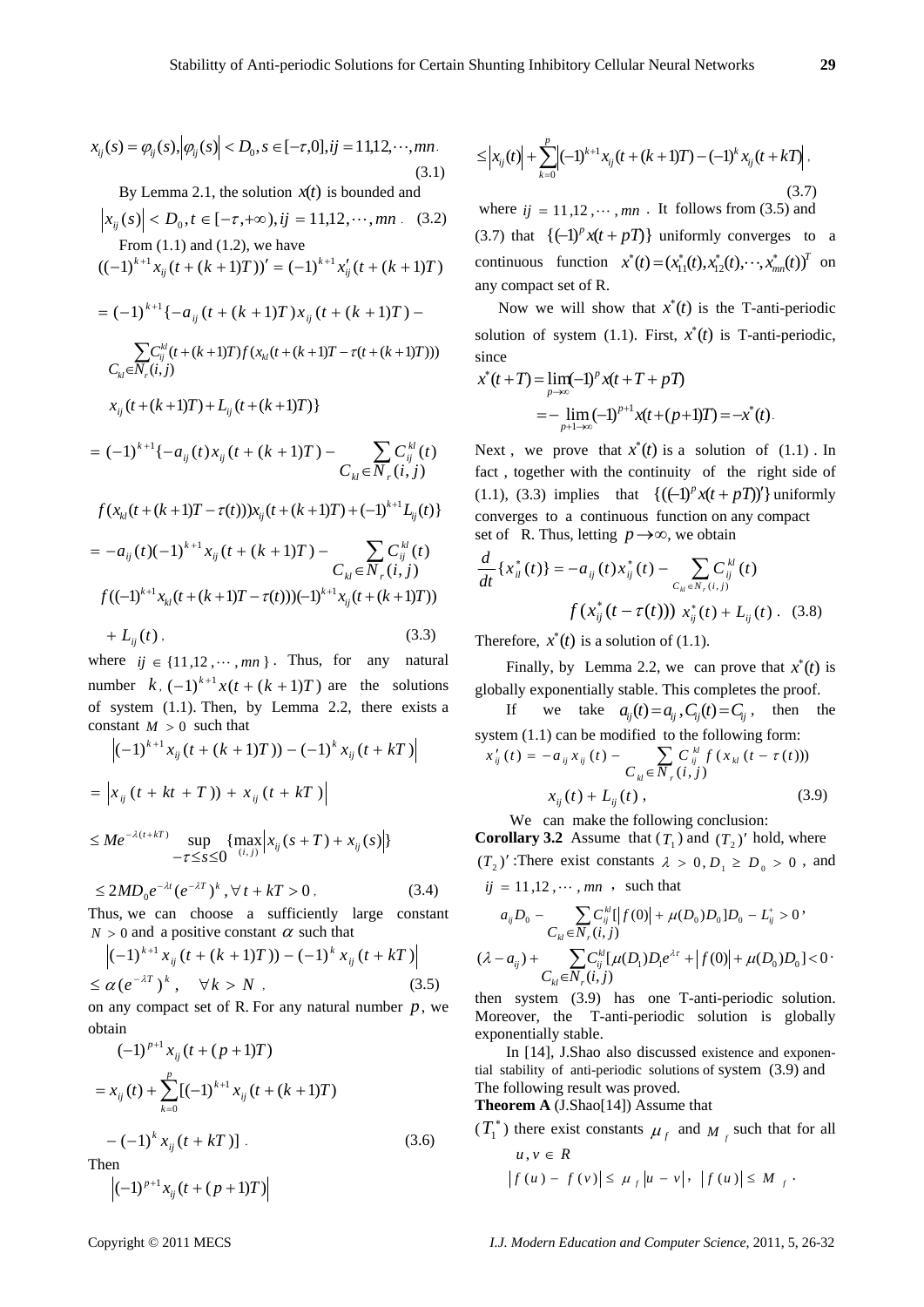$(T_2^*)$  there exist constants  $\delta_{ij} > 0, \eta > 0$  and  $\lambda > 0$ ,

$$
ij = 11,12, \cdots, mn, \text{ such that}
$$
  
\n
$$
\delta_{ij} = a_{ij} - \sum_{C_{kl} \in N_r(i,j)} C_{ij}^{kl} M_f,
$$
  
\n
$$
(\lambda - a_{ij}) + \sum_{C_{kl} \in N_r(i,j)} C_{ij}^{kl} M_f + \sum_{C_{kl} \in N_r(i,j)} C_{ij}^{kl} \mu_f \frac{L_{ij}^+}{\delta_{ij}} e^{\lambda \overline{t}}
$$
  
\n
$$
< -\eta < 0,
$$

where  $L_{ij}^+ > \max_{t \in R} |L_{ij}(t)|$ ,  $\overline{t} = \max_{t \in R} {\{\tau(t)\}}$ . then system (3.9) has one T-anti-periodic solution. Moreover, the T-anti-periodic solution is globally exponentially

stable. **Remark 3.1**The Corollary 3.2 is different with Theorem **A** because we do not require that the activity function  $f(\cdot)$  is assumed to be global Lipschitz continuous and

bounded.Our criteria is more general than the one in [14].

# Ⅳ**. An example**

In this section , we give an example to demonstrate the results obtained in previous sections.

**Example 4.1.** Consider the following SICNNs with continuously distributed delays:

$$
x'_{ij}(t) = -a_{ij}(t)x_{ij}(t) - \sum_{k} C_{ij}^{kl}(t) f(x_{kl}(t - \tau(t)))
$$
  

$$
x_{ij}(t) + L_{ij}(t),
$$
 (4.1)

$$
\begin{pmatrix} a_{11}(t) & a_{12}(t) & a_{13}(t) & a_{14}(t) \\ a_{21}(t) & a_{22}(t) & a_{23}(t) & a_{24}(t) \\ a_{31}(t) & a_{32}(t) & a_{33}(t) & a_{34}(t) \\ a_{41}(t) & a_{42}(t) & a_{43}(t) & a_{44}(t) \end{pmatrix}
$$

$$
= \begin{pmatrix} 2+|\sin t| & 2+|\cos t| & 2+|\cos t| & 3+|\cos t| \\ 3+|\cos t| & 2+|\cos t| & 3+|\sin t| & 3+|\sin t| \\ 3+|\sin t| & 2+|\cos t| & 2+|\sin t| & 2+|\sin t| \\ 3+|\cos t| & 2+|\sin t| & 3+|\cos t| & 2+|\sin t| \end{pmatrix},
$$
  

$$
\begin{pmatrix} C_{11}(t) & C_{12}(t) & C_{13}(t) & C_{14}(t) \\ C_{21}(t) & C_{22}(t) & C_{23}(t) & C_{24}(t) \\ C_{31}(t) & C_{32}(t) & C_{33}(t) & C_{34}(t) \\ C_{41}(t) & C_{42}(t) & C_{43}(t) & C_{44}(t) \end{pmatrix}
$$

| $= \begin{pmatrix} 0.07 & 0.05 & 0.04 & 0.02 \\ 0.13 & 0 & 0.15 & 0.05 \\ 0.01 & 0.12 & 0 & 0.14 \\ 0.03 & 0.14 & 0.05 & 0.01 \end{pmatrix} +$ |  |  |  |
|------------------------------------------------------------------------------------------------------------------------------------------------|--|--|--|
|                                                                                                                                                |  |  |  |
|                                                                                                                                                |  |  |  |
|                                                                                                                                                |  |  |  |

 $\left(C_{41}(t) \quad C_{42}(t) \quad C_{43}(t) \quad C_{44}(t)\right)$ 

| $\begin{bmatrix} 0.03 \sin t & 0.15 \sin t & 0.06 \cos t & 0.08 \cos t \end{bmatrix}$                                                                                                                                                                                                                                                                                                                                                                                              |  |  |  |  |  |  |
|------------------------------------------------------------------------------------------------------------------------------------------------------------------------------------------------------------------------------------------------------------------------------------------------------------------------------------------------------------------------------------------------------------------------------------------------------------------------------------|--|--|--|--|--|--|
|                                                                                                                                                                                                                                                                                                                                                                                                                                                                                    |  |  |  |  |  |  |
| $\begin{array}{ccc} 0.07 \!\cos t  & 0 & 0.05 \!\sin t  & 0.05 \!\sin t  \ 0.09 \!\sin t  & 0.08 \!\cos t  & 0 & 0.06 \!\sin t  \end{array}$                                                                                                                                                                                                                                                                                                                                       |  |  |  |  |  |  |
| $0.07 \cos t $ $0.06 \sin t $ $0.05 \cos t $ $0.09 \sin t $                                                                                                                                                                                                                                                                                                                                                                                                                        |  |  |  |  |  |  |
| $\begin{pmatrix} L_{11}(t) & L_{12}(t) & L_{13}(t) & L_{14}(t) \\ L_{21}(t) & L_{22}(t) & L_{23}(t) & L_{24}(t) \\ L_{31}(t) & L_{32}(t) & L_{33}(t) & L_{34}(t) \\ L_{41}(t) & L_{42}(t) & L_{43}(t) & L_{44}(t) \end{pmatrix}$                                                                                                                                                                                                                                                   |  |  |  |  |  |  |
| $(0.4\sin t \quad 0.4\cos t \quad 0.1\sin t \quad 0.2\cos t)$                                                                                                                                                                                                                                                                                                                                                                                                                      |  |  |  |  |  |  |
| $=\begin{bmatrix} 0.3\cos t & 0.1\sin t & 0.2\cos t & 0.3\sin t \\ 0.2\cos t & 0.4\sin t & 0.1\cos t & 0.2\sin t \\ 0.1\sin t & 0.1\cos t & 0.2\sin t & 0.1\cos t \end{bmatrix}.$                                                                                                                                                                                                                                                                                                  |  |  |  |  |  |  |
|                                                                                                                                                                                                                                                                                                                                                                                                                                                                                    |  |  |  |  |  |  |
|                                                                                                                                                                                                                                                                                                                                                                                                                                                                                    |  |  |  |  |  |  |
| Set $r=1$ , $\tau(t) = \cos^2 t$ , and $f(x) = \frac{x^2 + 1}{5}$ , clearly,                                                                                                                                                                                                                                                                                                                                                                                                       |  |  |  |  |  |  |
| $f'(x) = \frac{2}{5}x$ , then $\mu(D) = \frac{2}{5}D$ .                                                                                                                                                                                                                                                                                                                                                                                                                            |  |  |  |  |  |  |
|                                                                                                                                                                                                                                                                                                                                                                                                                                                                                    |  |  |  |  |  |  |
| $\begin{split} &\sum\nolimits_{C_{kl}\in N_{1}(1,1)} \overline{C}_{11}^{kl}=0.5, \quad \sum\nolimits_{C_{kl}\in N_{1}(1,2)} \overline{C}_{12}^{kl}=0.8,\\ &\sum\nolimits_{C_{kl}\in N_{1}(1,3)} \overline{C}_{13}^{kl}=0.7, \quad \sum\nolimits_{C_{kl}\in N_{1}(1,4)} \overline{C}_{14}^{kl}=0.5,\\ &\sum\nolimits_{C_{kl}\in N_{1}(2,1)} \overline{C}_{21}^{kl}=0.8, \quad \sum\nolimits_{C_{kl}\in N_{1}(2,2)} \overline{C}_{22}^{$                                             |  |  |  |  |  |  |
|                                                                                                                                                                                                                                                                                                                                                                                                                                                                                    |  |  |  |  |  |  |
|                                                                                                                                                                                                                                                                                                                                                                                                                                                                                    |  |  |  |  |  |  |
| $\sum\nolimits_{C_{kl}\in N_{1}(2,3)} \overline{C}^{\, kl}_{\, 23} = 1.0, \quad \sum\nolimits_{C_{kl}\in N_{1}(2,4)} \overline{C}^{\, kl}_{\, 24} = 0.7,$                                                                                                                                                                                                                                                                                                                          |  |  |  |  |  |  |
| $\sum_{C_{kl} \in N_1(3,1)} \overline{C}_{31}^{kl} = 0.8, \quad \sum_{C_{kl} \in N_1(3,2)} \overline{C}_{32}^{kl} = 1.1,$                                                                                                                                                                                                                                                                                                                                                          |  |  |  |  |  |  |
| $\begin{split} &\sum\nolimits_{C_{kl}\in N_{1}(3,3)} \overline{C}_{33}^{kl} = 1.1, \quad \sum\nolimits_{C_{kl}\in N_{1}(3,4)} \overline{C}_{34}^{kl} = 0.7, \\ &\sum\nolimits_{C_{kl}\in N_{1}(4,1)} \overline{C}_{41}^{kl} = 0.6, \quad \sum\nolimits_{C_{kl}\in N_{1}(4,2)} \overline{C}_{42}^{kl} = 0.7, \\ &\quad - \nu I \end{split}$                                                                                                                                         |  |  |  |  |  |  |
|                                                                                                                                                                                                                                                                                                                                                                                                                                                                                    |  |  |  |  |  |  |
| $\sum_{C_{kl}\in N_1(4,3)} \overline{C}_{43}^{kl} = 0.8, \sum_{C_{kl}\in N_1(4,4)} \overline{C}_{44}^{kl} = 0.4,$                                                                                                                                                                                                                                                                                                                                                                  |  |  |  |  |  |  |
|                                                                                                                                                                                                                                                                                                                                                                                                                                                                                    |  |  |  |  |  |  |
| $\begin{pmatrix} \underline{a}_{11} & \underline{a}_{12} & \underline{a}_{13} & \underline{a}_{14} \\ \underline{a}_{21} & \underline{a}_{22} & \underline{a}_{23} & \underline{a}_{24} \\ \underline{a}_{31} & \underline{a}_{32} & \underline{a}_{33} & \underline{a}_{34} \\ \underline{a}_{41} & \underline{a}_{42} & \underline{a}_{43} & \underline{a}_{44} \end{pmatrix} = \begin{pmatrix} 2 & 2 & 2 & 3 \\ 3 & 2 & 3 & 3 \\ 3 & 2 & 2 & 2 \\ 3 & 2 & 3 & 2 \end{pmatrix},$ |  |  |  |  |  |  |
| $\begin{pmatrix} L_{11}^+ & L_{12}^+ & L_{13}^+ & L_{14}^+ \\ L_{21}^+ & L_{22}^+ & L_{23}^+ & L_{24}^+ \\ L_{31}^+ & L_{32}^+ & L_{33}^+ & L_{34}^+ \\ L_{41}^+ & L_{42}^+ & L_{43}^+ & L_{44}^+ \end{pmatrix} > \begin{pmatrix} 0.5 & 0.5 & 0.2 & 0.3 \\ 0.4 & 0.2 & 0.3 & 0.4 \\ 0.3 & 0.5 & 0.2 & 0.3 \\ 0.2 & 0.2 & 0.3$                                                                                                                                                      |  |  |  |  |  |  |
| Take $D_0 = D_1 = 1$ and Define continuous<br>function                                                                                                                                                                                                                                                                                                                                                                                                                             |  |  |  |  |  |  |
| $F_{ii}(\omega)$ by setting                                                                                                                                                                                                                                                                                                                                                                                                                                                        |  |  |  |  |  |  |

$$
F_{ij}(\omega) = (\omega - \underline{a}_{ij}) + \sum_{C_{kl} \in N_r(i,j)} \overline{C}_{ij}^{kl} [\mu(D_1) D_1 e^{\omega \tau} + |f(0)|
$$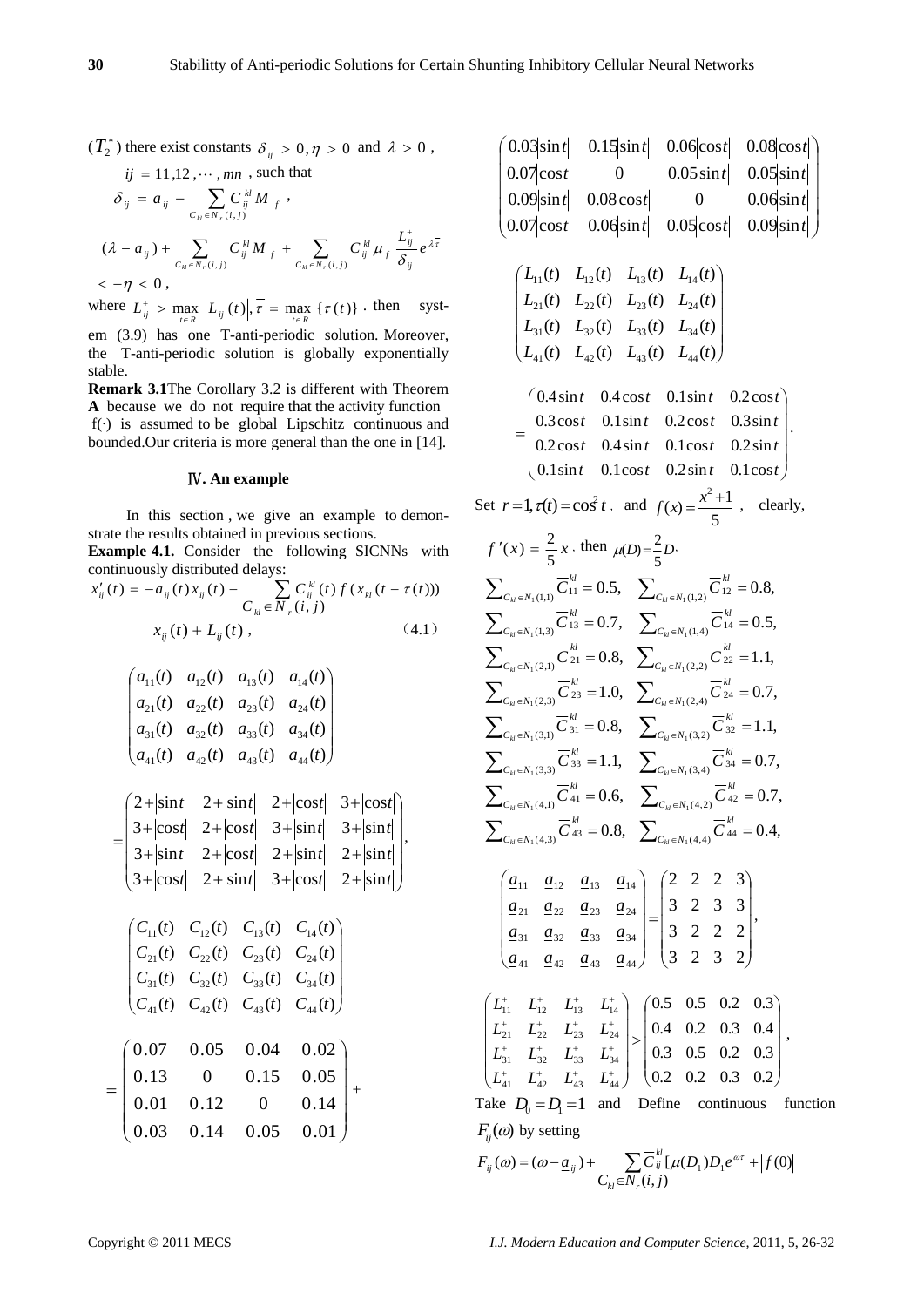$+ \mu(D_0) D_0$ ,

where  $\omega \in [0,1]$ ,  $ij = 11,12, \dots, mn$ . Then, we obtain

$$
\max_{(i,j)} \{F_{ij}(0)\} = \max_{(i,j)} \{-\underline{a}_{ij} + \sum_{C_{kl} \in N_r(i,j)} \overline{C}_{ij}^{kl} [\mu(D_1)D_1
$$

 $+ |f(0)| + \mu(D_0)D_0]$ }  $\leq -0.9$ .

Thus, there exists  $\lambda > 0$  such that  $F_i(\lambda) < 0$  for  $ij = 11,12, \cdots, mn$  and

$$
\min_{(i,j)} \{ \underline{a}_{ij} D_0 - \sum_{C_{kl} \in \mathcal{N}_r(i,j)} \overline{C}_{ij}^{kl} \left[ |f(0)| + \mu(D_0) D_0 \right] D_0 - L_{ij}^+ \} > \frac{21}{25},
$$

So  $(T_2)$  holds. By Theorem 3.1, all the solution of system (4.1) with initial value  $|\varphi_{ij}(s)| < D_1$  for  $s \in [-\tau, 0]$  converge exponentially to one  $\pi$ -antiperiodic solution.

If we take 
$$
a_{ij}(t) = \underline{a}_{ij}
$$
,  
\n
$$
\begin{pmatrix}\nC_{11}(t) & C_{12}(t) & C_{13}(t) & C_{14}(t) \\
C_{21}(t) & C_{22}(t) & C_{23}(t) & C_{24}(t) \\
C_{31}(t) & C_{32}(t) & C_{33}(t) & C_{34}(t) \\
C_{41}(t) & C_{42}(t) & C_{43}(t) & C_{44}(t)\n\end{pmatrix}
$$
\n
$$
= \begin{pmatrix}\n0.1 & 0.2 & 0.1 & 0.1 \\
0.2 & 0 & 0.2 & 0.1 \\
0.1 & 0.2 & 0 & 0.2 \\
0.1 & 0.2 & 0.1 & 0.1\n\end{pmatrix},
$$

and other conditions of the above example also hold, then, by Corollary 3.2**,** all the solution of system (4.1) with initial value  $|\varphi_{ij}(s)| < D_1$  for  $s \in [-\tau, 0]$ converge exponentially to one  $\pi$ -anti-periodic solution. **Remark 4.1.** The function  $f(·)$  in Example 4.1 does not satisfy the conditions of Theorem A (J.Shao[14]). Thus , the results in Theorem A(J.Shao[14]) can not be applied to Example 4.1. This implies that the results of this paper are essentially new.

## Ⅴ**. Conclusion**

In this paper , shunting inhibitory cellular neural networks with continuously distributed delays have been studied. New Sufficient conditions for the existence and global exponential stability of anti-periodic solutions have been established , which complement previously known results. Moreover, an example is given to illustrate the effectiveness of our results.

#### **Acknowledgement**

This work is supported by National Natural Science Foundation of China (10461006) and Basic Subject Foundation of Changzhou University (JS 201004).

#### **References**

- [1] A. Bouzerdoum , R.B. Pinter , "Shunting inhibitory cellular neural networks: Derivation and stability analysis", IEEE Trans. Circuits Syst1-Fundamental Theory and Applications , vol. 40,1993, pp. 215-221.
- [2] A. Bouzerdoum, R.B. Pinter, "Analysis and analog implementation of directionally sensitive shunting inhibitory cellular neural networks ", Visual Information Processing: From neurons to Chips SPIE, vol..1473, 1991, pp. 29-38.
- [3] A. Bouzerdoum , R.B. Pinter , "Nonlinear lateral inhibition applied to motion detection in the fly visual system", in: R. B. Pinter , B. Nabet (Eds.), Nonlinear Vision, CRC Press , Boca Raton, FL, 1992, pp. 423-450.
- [4] A. Chen , J. Cao , L. Huang , "Almost periodic solution of shunting inhibitory CNNs with delays ", Physics Letters , vol.. A298 , 2002 , pp. 161-170.
- [5] Y. Li , C. Liu , L..Zhu , " Global exponential stability of periodic solution of shunting inhibitory CNNs with delays", Physics Letters , vol.. A337, 2005, pp. 46-54.
- [6] B. Liu, L. Huang, "Existence and stability of almost Periodic solutions for shunting inhibitory cellular neural networks with continuously distributed delays", Physics Letters, vol. A349, 2006, pp.177-186.
- [7] Q.Zhou, B.Xiao, Y.Yu, L.Peng, "Existence and exponential stability of almost periodic solutions for shunting inhibitory cellular neural net works with continuously distributed delays", Chaos, Solitons and Fractals, vol. 34 , 2007, pp. 860-866.
- [8] M. Cai , H. Hong , Z. Yuan , "Positive almost periodic solution of shunting inhibitory cellular neural networks with time-varying delays", Mathematics and Computers in Simulation, vol. 78, 2008, pp. 548-558.
- [9] Y.Liu, Z.You, L.Cao, "Almost periodic solution of Shunting inhibitory cellular neural networks with time varying and continuously distributed delays", Physics Letters, vol. A364, 2007, pp. 17-28.
- [10] Q. Fan, J. Shao, " Almost periodic solution of shunting Inhibitory cellular neural networks with timevarying and continuously distributed delays", Commun Nonlinear Sci Nu-mer Simulat, vol..15, 2010, pp. 1655-1663.
- [11] B.Liu , " stability of shunting inhibitory cellular neural networks with unbounded time-varying delays ", Applied Ma-thematics Letters,vol. 22, 2009, pp.1-5.
- [12] J.Shao, L.Wang, C.Ou, " Almost periodic solution for shunting inhibitory cellular neural networks without global Lipschitz activaty functions ", Applied Mathematics Modelling , vol. 33, 2009, pp. 2575-2581.
- [13] C.Ou, "Almost periodic solution for shunting inhibitory cellular neural networks", Nonlinear Analysis: Real World Applications, vol.. 10, 2009, 2652-2658.
- [14] J.Shao , " Anti-periodic solution for shunting inhibitory cellular neural networks with time-varying delays", Physics Letters, vol. A372, 2008, 5011-5016.
- [15] G.Peng , L.Huang, " Anti-periodic solution for shunting Inhibitory cellular neural networks with continuously distributed delays " , Nonlinear Analysis: Real World Applications, vol.10, 2009, pp. 2434-2440.
- [16] J.Shao , " An Anti-periodic solution for a class of recurrent Neural networks ", Journal of Computional and Applied Mathematics , vol. 228 , 2009, pp. 231-237.
- [17] R. Wu , "An anti-periodic LaSalle oscillation theorem ", Applied Mathematics Letters, vol. 21, 2008, pp.928-933.
- [18] J.K. Hale, Theory of Functional Differential Equations, Springer-Verlag ,New York, 1977.